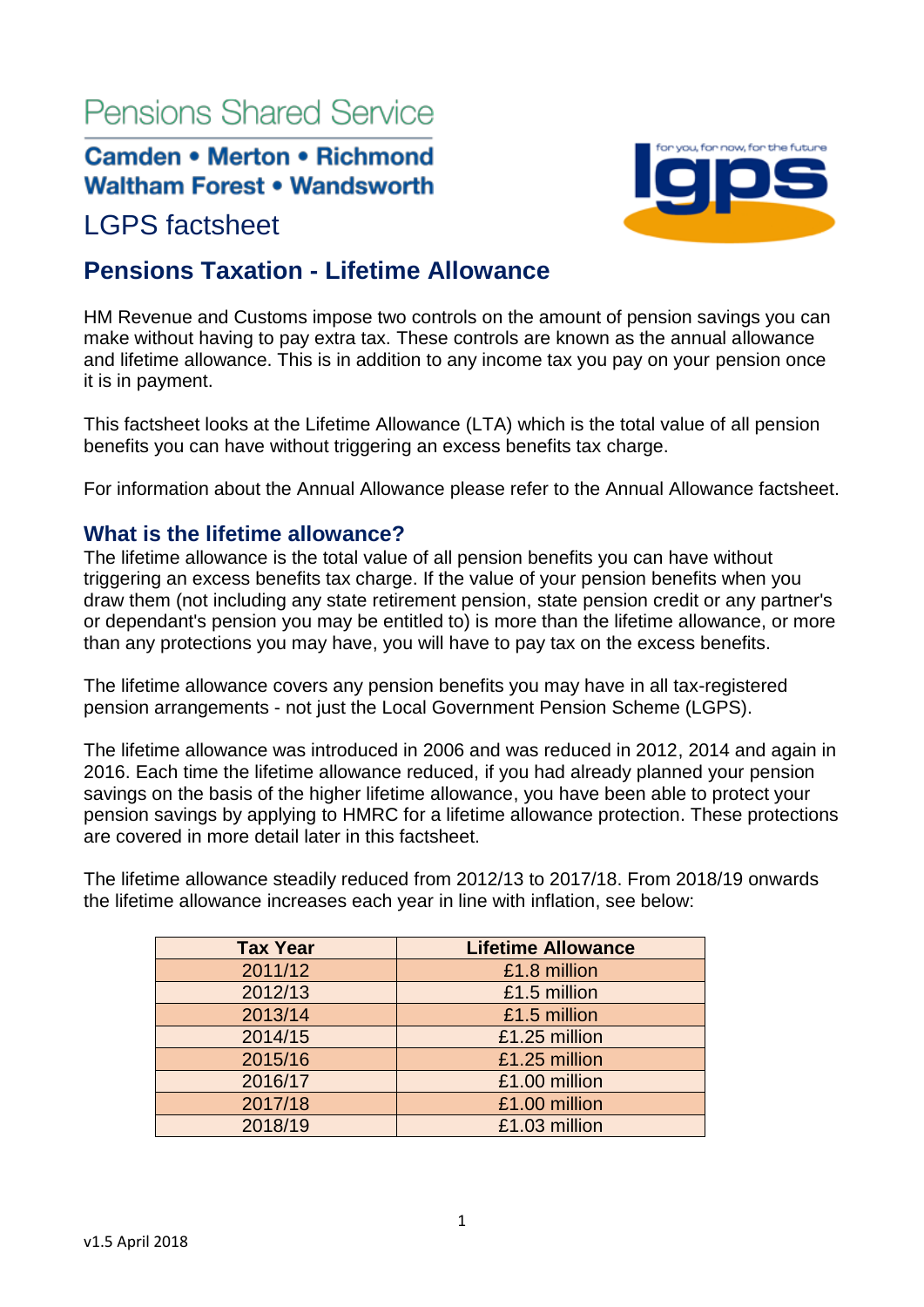## **How is the lifetime allowance calculated?**

For pensions that start to be drawn on or after 6 April 2006, the capital value of those pension benefits is calculated by multiplying your annual pension by 20 and adding any lump sum you take from the pension scheme.

Each time you take payment of a pension benefit the capital value of the benefits you are taking is expressed as percentage of the lifetime allowance limit applicable on that date and is deducted from your available lifetime allowance. So even if your pensions are small and individually will not be more than the lifetime allowance you should keep a record of any pensions you receive.

If you have a pension that came into payment before 6 April 2006, this will also be treated as having used up part of your lifetime allowance. For these pensions, the capital value is calculated by multiplying the current annual rate, including any pensions increase, by 25. Any lump sum already paid is ignored in the valuation.

When you take your LGPS benefits, if the capital value of those benefits is more than your available lifetime allowance you will have to pay tax on the excess. If your excess benefits are paid as a pension the tax charge will be 25% of the capital value of the excess; the ongoing pension payments be will also be subject to income tax. If the excess benefits are taken as a lump sum they will be taxed once only at 55%.

You can choose to pay the tax charge immediately by a reduction to your lump sum, pay the tax directly to HMRC yourself, or you can ask the scheme to pay the charge for you in return for a permanent reduction to your pension – this is called a lifetime allowance debit.

#### **Examples**

#### **Sarah retires on 31 May 2018**

LGPS annual pension **E25,000** LGPS lump sum  $£45,000$ AVC taken as lump sum **E116,375 Capital Value of benefits E661,375** 

 $((£25,000 \times 20) + £45,000 + £116,375)$ 

Sarah has not drawn any pension benefits previously; the capital value of her benefits is less than the LTA for 2018/19 of £1,030,000. She has used 64.21% of the available LTA.

#### **Patrick retires on 31 May 2018**

LGPS annual pension and the set of the set of the set of the set of the set of the set of the set of the set of the set of the set of the set of the set of the set of the set of the set of the set of the set of the set of LGPS lump sum  $£120,000$ **Capital Value of benefits £1,120,000** (£50,000 x 20 + £120,000) Tax charge payable on benefits in excess of £1,030,000 (£90,000/20 x 12 x 55%)

This example assumes Patrick has not taken payment of any pension benefits previously; he has not applied for any lifetime allowance protection and has opted to be paid the benefits in excess of the LTA as a lump sum. He has used 100% of the available LTA.

**£29,700 Tax charge**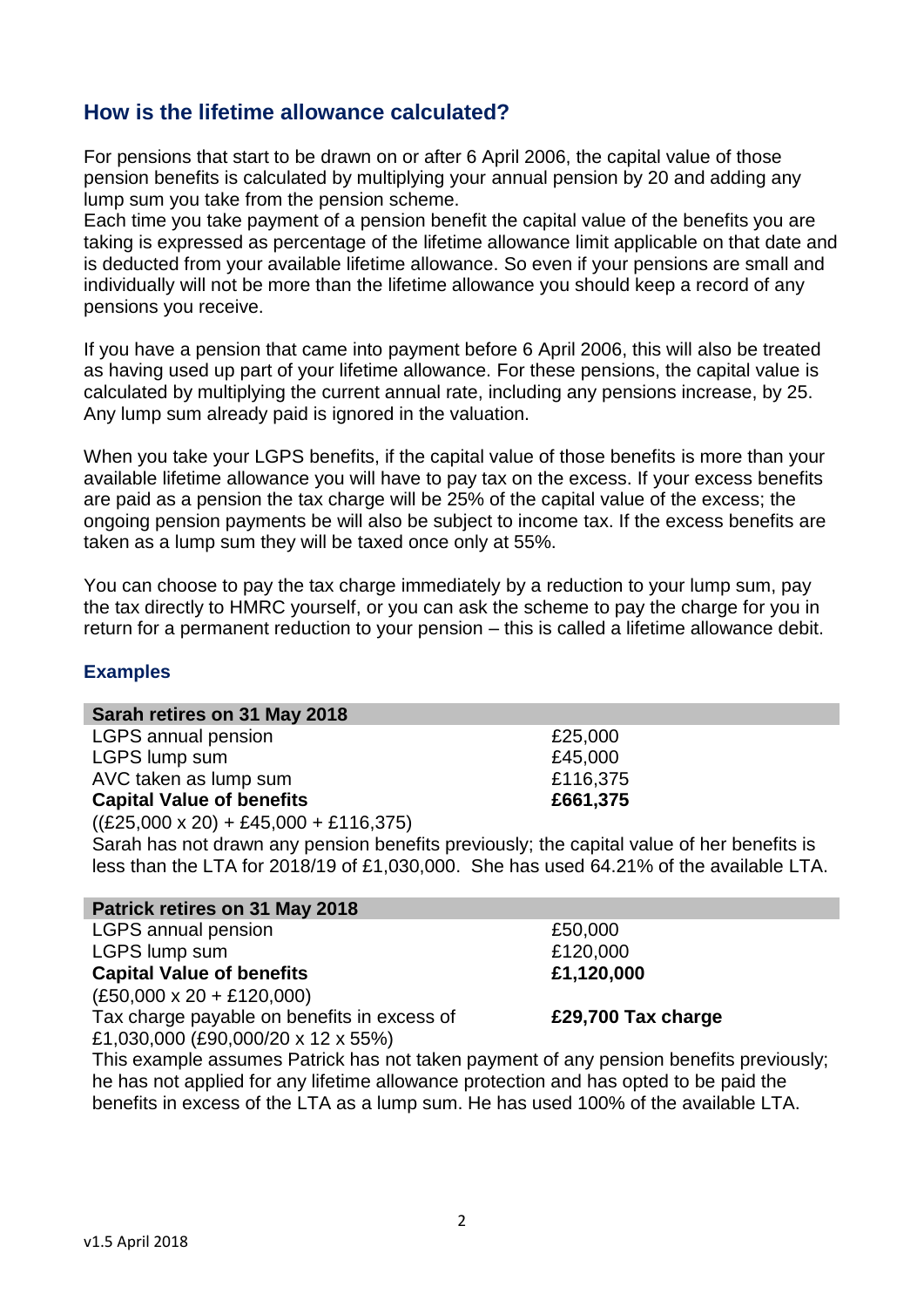## **Changes to the lifetime allowance**

The lifetime allowance reduced from £1.25 million to £1 million with effect from 6 April 2016. At that time two new protections were introduced called Fixed Protection 2016 and Individual Protection 2016. These protections are the same in design as Fixed and Individual Protections 2014 which were introduced when the lifetime allowance reduced from £1.5 million to £1.25 million in 2014.

#### **Individual Protection 2016 (IP2016)**

You can apply for IP2016 from 6 April 2016 if you have pension savings valued at over £1 million (including taking into account past benefits already in payment) on 5 April 2016. However, if you have primary protection you can't apply for IP2016.

IP2016 gives a protected lifetime allowance equal to the value of your pension rights on 5 April 2016 - up to an overall maximum of £1.25 million. You will not lose IP2016 by making further savings in to your pension scheme but any pension savings in excess of your protected lifetime allowance will be subject to a lifetime allowance charge.

#### **Fixed Protection 2016 (FP2016)**

You can apply for FP2016 from 6 April 2016 if you expect your pension savings to be more than £1 million (including taking into account past benefits already in payment) when you come to take them on or after 6 April 2016. FP2016 can be used to help reduce or mitigate the lifetime allowance charge.

However, because FP2016 is lost if your benefits increase by more than the cost of living increase in any one tax year, if you apply for and wish to keep FP2016 you must have opted out of the LGPS with effect from 6 April 2016 (because the cost of living increase in 2016/17 was zero and thus any increase in your benefits on and after 6 April 2016 will result in the loss of FP2016).

You can't have FP2016 if you already have primary, enhanced, fixed protection 2012 or fixed protection 2014.

With FP2016 your lifetime allowance is fixed at £1.25 million rather than the standard lifetime allowance. The maximum tax free lump sum you can take on retirement is the lesser of:

- 25% of the capital value of your LGPS benefits, or
- 25% of the lifetime allowance which, for those with FP2016, is £312,500 (i.e. 25% of your lifetime allowance of £1.25million), or
- 25% of your remaining lifetime allowance if you have previously taken payment of (crystallised) pension benefits as you will have already used up some of your lifetime allowance.

FP2016 will also be lost if you start a new pension arrangement, other than to accept a transfer of existing pension rights, or if you pay contributions into a money purchase pension arrangement, other than to a life assurance policy providing death benefits that started before 6 April 2006. You will also be subject to restrictions on where and how you can transfer benefits.

If you lose FP2016 you must electronically notify HMRC within 90 days of the day on which you could first reasonably be expected to have known that an event had occurred causing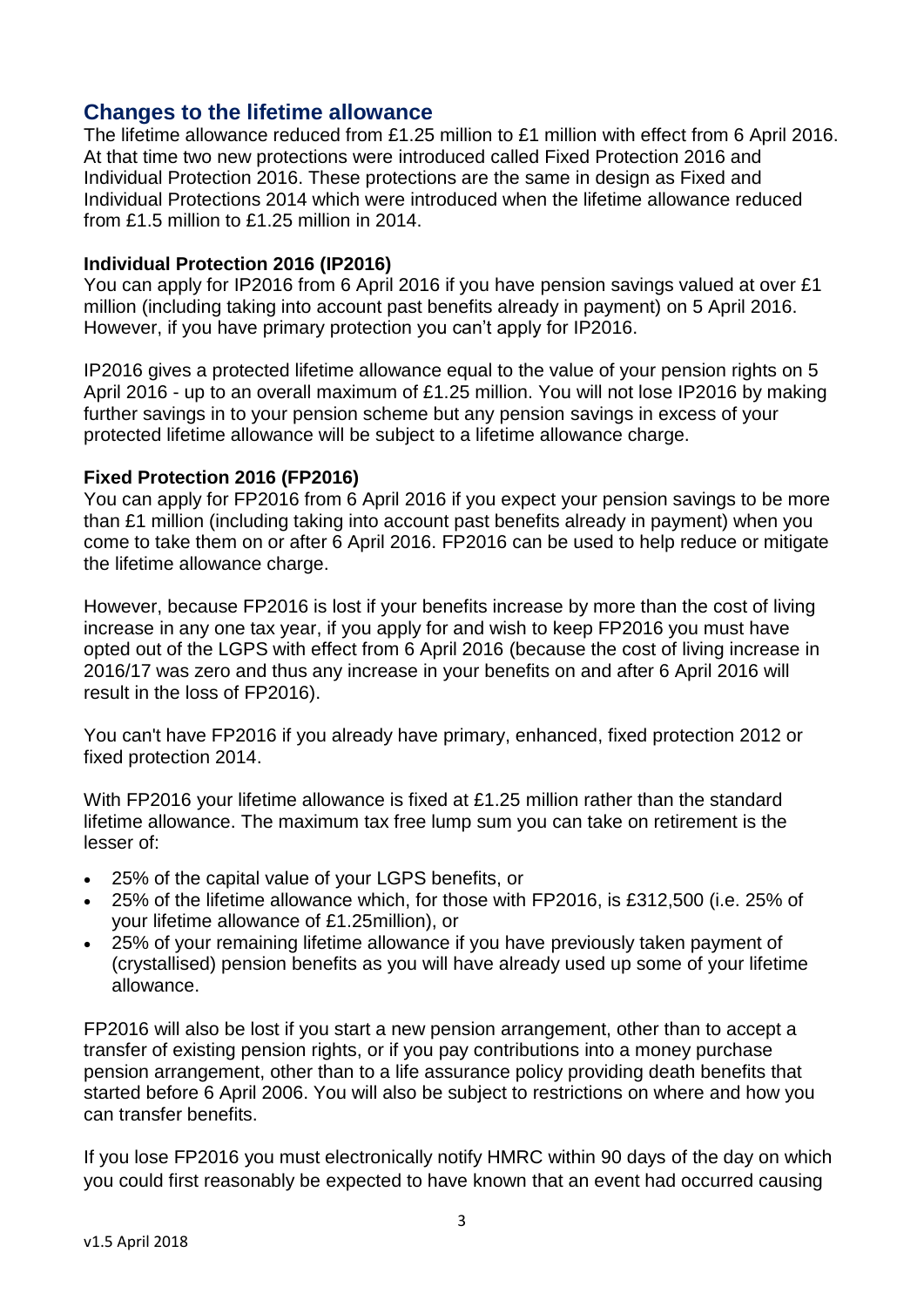you to have lost this protection. Failure to do so could result in a fine of £300 and a penalty of up to £60 per day after the initial fine has been issued until you supply them with the required notification.

#### **Applying for Fixed and Individual Protection 2016**

HMRC have introduced an [online self-service](https://www.gov.uk/guidance/pension-schemes-protect-your-lifetime-allowance) for pension scheme members to apply for IP2016 or FP2016. There is no application deadline for IP2016 or FP2016 (although to apply for IP2016 you will need to inform HMRC of the value of your pension savings on 5 April 2016 and your pension administrator is only obliged to provide you with this information up to 5 April 2020), however, you must apply before you take your retirement benefits as you will need to provide the HMRC reference number to your pension fund administrator if you want to rely on the protection. Once you have successfully applied for protection the online service will provide you with a reference number which you will need to keep.

## **Your pension savings may already be protected**

As mentioned, the lifetime allowance was introduced in 2006 and was reduced in 2012, 2014 and again more recently in 2016. Each time the lifetime allowance reduced, if you had already planned your pension savings on the basis of the higher lifetime allowance you could protect your pension savings by applying to HMRC. If you have applied for a previous protection i.e. enhanced protection, primary protection, fixed protection 2012, individual protection 2014 or fixed protection 2014 you should have received a certificate to confirm your protection.

However you may still be subject to the lifetime allowance charge if you lose this protection.

You can find more information about these protections and when they may be lost at [Tax](https://www.gov.uk/tax-on-your-private-pension/lifetime-allowance)  [on your private pension contributions](https://www.gov.uk/tax-on-your-private-pension/lifetime-allowance).

## **I think I might be affected – what should I do?**

Before considering any action to reduce your tax liabilities you should always seek independent financial advice from an FCA registered adviser. For help in choosing an independent financial adviser visit the [money advice website.](https://www.moneyadviceservice.org.uk/en/articles/choosing-a-financial-adviser)

There are certain considerations that you may wish to take into account:

- Converting annual pension for lump sum at retirement can reduce the capital value of your pension benefits
- If you wish to slow down your pension build up the 50/50 section of the LGPS allows you to pay half your normal contributions and build up half your normal pension whilst still retaining full life and ill health cover
- If you opt out of the LGPS with the right to a deferred benefit you will not be able to aggregate your benefits should you re-join the LGPS at a later date